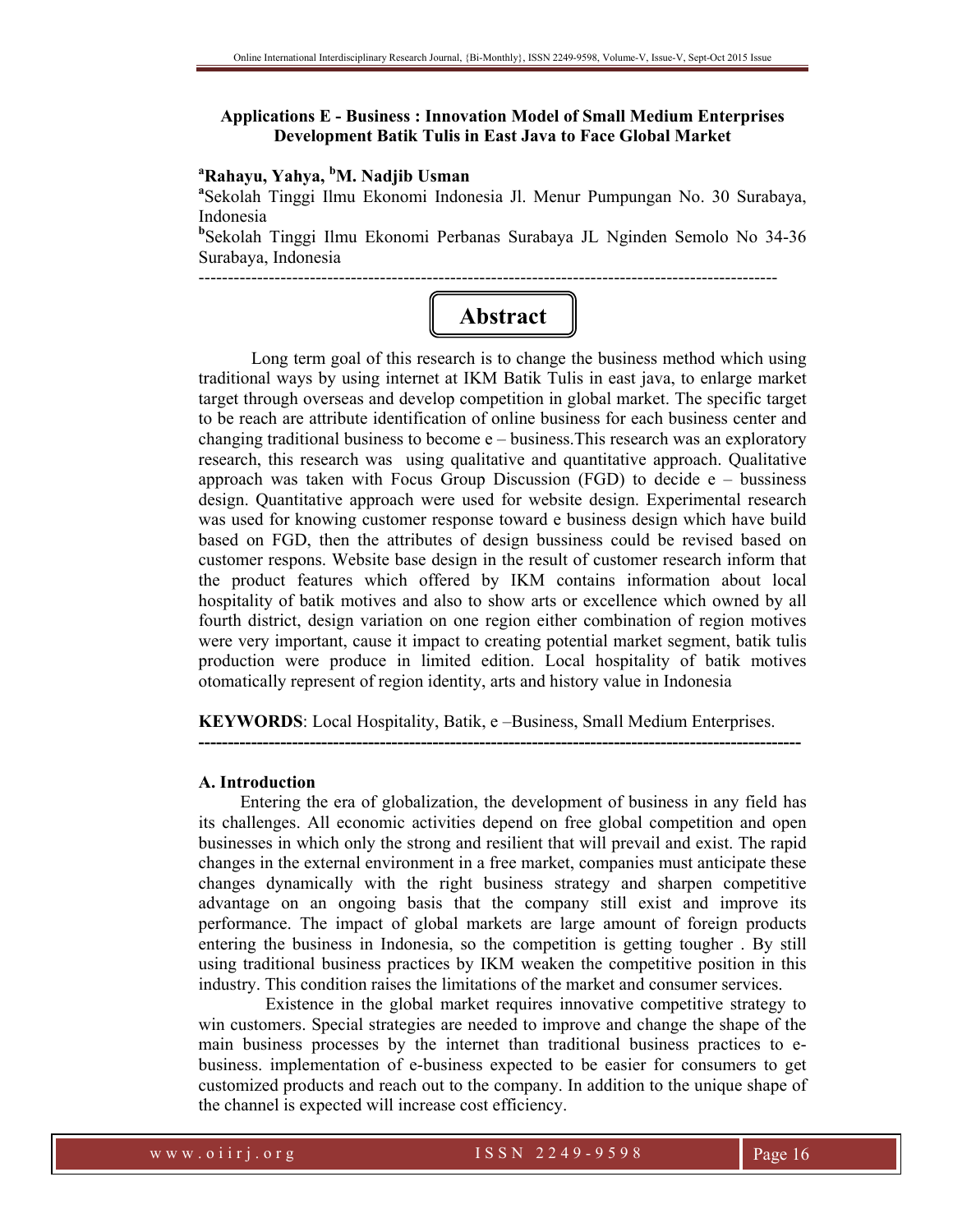Design of e-business strategy is illustrated on several important entities such as agents, entrepreneurs, consumers, decision makers, employees, families and governments. Required specific strategies include ease of access and consumer involvement in the manufacture of products by choosing your own color, design, pattern, style, shape, size, material for some types of products to be ordered via internet.

This strategy to increase awareness and customer satisfaction as a practical involvement through the Internet in purchase of a product. Some products require relatively e-business, among others, such industrial clothing and craft industry. Based on the description above is necessary to study IKM on e-business. For IKM readiness to face the global market with more creative ways.

The specific objective of this research is:

- 1. Identify the attributes of e-business according to customer desires and input from various stakeholders, such: the Department of Industry, entrepreneur banking, cargo, involved IKM, consumers (actual and potential), IT experts and providers.
- 2. Experimental design of e-business research facilities that use electronic / digital as access channel to conduct various business activities ranging from product promotion (unique design in designing e-marketing in the form of on-line catalogs, blogs and website), reservations ( customize which involves the role of consumers to choose their own design, colors, patterns / motifs, shapes, materials, size distribution (utilization of IT e-marketing) as well as payment transactions (the use of IT / e-banking).
- 3. Evaluation of e-business design and prototype products based on the results of experimental research to determine consumer response related to product decisions purchase.
- 4. Improvement of e-business design and prototype design products based on consumer research.

Small and Medium Industries ( IKM ) batik were exist in every district in East Java . The craftsmen also do a similar thing in marketing their products. Batik makers generally rely on the distribution system by entrusting its products at several boutique , craftsmen also determines prices are considered competitive but boutique owners assume that the craftsmen less assess the meaning contained in batik art for the boutique owner sometimes set a high price even doubled over higher than that determined by artisans . This is of cause of batik does not have the frequency of purchase faster because most do not buy is really batik collectors , in addition to the benefits obtained by boutique is higher than the craftsmen ( Rahayu , 2010) .

Batik artisans market range is very limited, it is because they are not able to optimize the marketing mix strategy , although many batik products are offered in the online market , the activities carried out by the owner batik boutique and several trader who are capable and exist . Most batik makers not using online marketing system , this is because they have not been able to use internet , they acknowledge his ignorance regarding of internet technology .

The condition causes batik artisans unable to have maximum existence in the global market , they are very dependent on the distributor / boutique . It is important for the craftsmen to learn internet so they know the various batik products are offered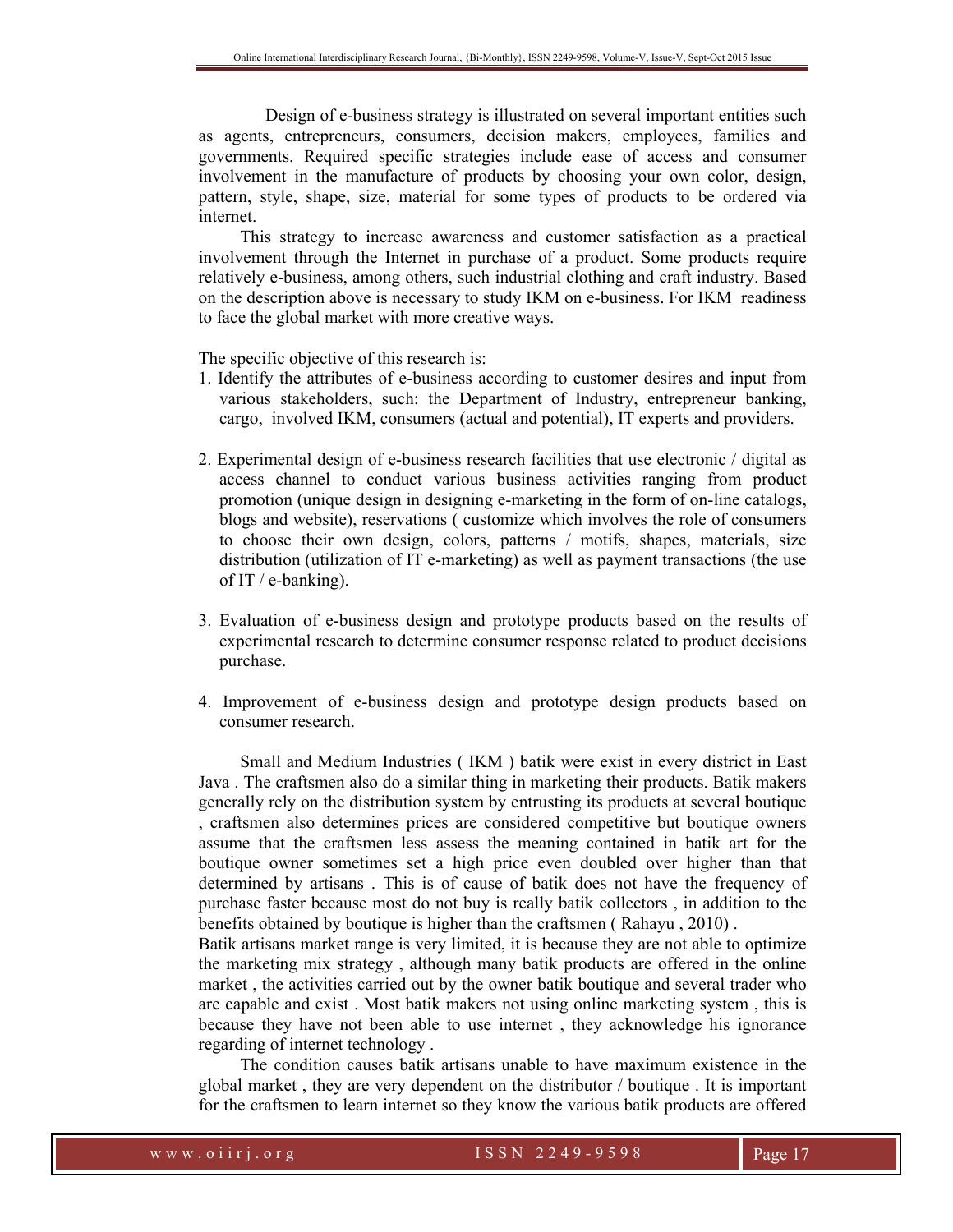via the internet include : variations in the design , pattern, color , price , etc . Thus it would create creative artisans in making strategy in the field of production and marketing ( Rahayu , 2010)

 Results of research conducted by Usman ( 2013 ) on the topic " Effects of website Batik Product Design Against Consumer Purchase Intentions " concluded that , various websites for a relatively large batik products , offering the diversification of products in the form of fabrics and clothes for various segments which offered with variations appearance. But so far there are similarities motive on product variety and form of websites. It also can reduce consumers' purchasing intentions because of the impression that the product will be used tend to like uniforms. Some websites batik ikm in East Java, the average is dominated motif of Madura , Lamongan , Tuban and Malang , the identity of the motive of the area is also available on the display and another product offerings batik SMEs in East Java . Website design is almost the same , it makes an impression on consumers that the product offering in the online market batik duplicating each other and they prefer products based on the identity of the origin , it also led to the decline in consumer buying interest

These conditions led to the purchase in the online market for batik SMEs who live in the area of Madura , Lamongan , Tuban and Malang are more than the outside area proficiency level . The consideration is considered an original prouct and not through a distributor because of its lower price . Also concluded that the views of IKM website design batik Jombang , although the average motive offered relatively similar to batik ikm in Madura , Lamongan , Tuban and Malang. The display of products on the website with unique design and further highlight the motif Jombang show more many visitors and purchase transactions is quite high , it indicates that the consumer 's purchase intention is strongly influenced by the design of the website as well as the variety of interesting products .

To show the motive area as a motive identity of each ikm and variations in pattern, color and diversification of batik products will affect the design of the website, which in turn will affect consumer purchase intentions and purchasing decisions is a suggestion from those research for further research.

Previous research has been done by Yahya (2013) on " The Importance of Consumer Research In Preparation Strategy E - marketing" . The study was conducted on fashion products which produced by some ikm , some of the results are:

- 1. Strengthening the potential of IKM can be developed with several parties associated with growth and development of IKM , this can be done by means of cooperation with the Industry and Trade , the universities and other parties to support the operational processes of IKM both in the production and marketing fields . However, IKM are less able to gain such access. Most institutions of higher education do not know the existence of IKM because it known only based on the data of Industry and Trade. Therefore, most of the IKM that already supported by several lectures is the same IKM.
- 2. The importance of the application results of the university research were helping the development of ikm in the field of production and marketing.
- 3. Setting and strengthening the potential of ikm in the field of production is very important , it useful for the ikm which not only manufacture products but should be oriented to the market needs . Thus the products must be innovative. Therefore, before the product is launched into the target market, it must be carried out market research first . IKM limitations to perform this activity is very difficult, for that the lecture role from university is needed . The research results will become the basis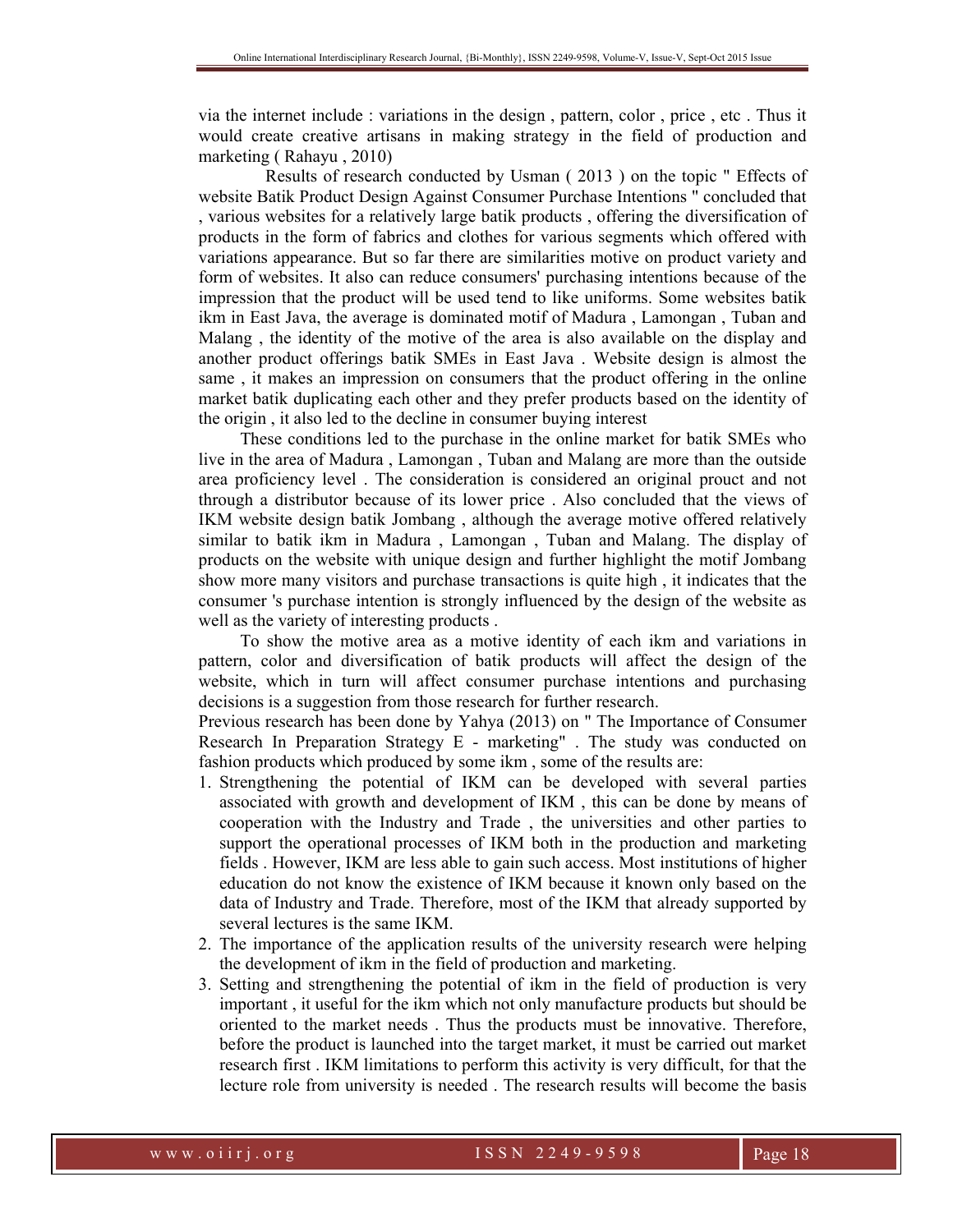of product innovation and then the product which offered is not rejected by the market.

4. Readiness of IKM in conducting e -marketing strategy is very important to open up market opportunities IKM products . However, it's important to open up the knowledge of IKM in e - marketing strategy cause design of e -marketing is not just only made but it have to show the products are interesting and capable in providing a guarantee of trust and security for consumers. It is important to conduct initial research against a website that will be launched, it will be working well for serving online market by the variety of preparation.

The transition traditional business practices to e -business by utilizing internet technology is one of an efforts to face increasingly competitive business world. Meaning of e -business is, by using of internet technology to improve and change the shape of the main business processes primarily in sales ( $5th$  meeting  $E$ business.pdf ) . Various opinions which have observes internet media, state that the company can directly conduct mass communication, which will become an ideal market for the various types of goods because each person has their own desires and expectations of the product or service . Business practitioners see that e -business has become a trend and a lot of contribution in various ways ranging from e - marketing , e -banking , e - customer service , which all of it facilitate business and save costs .

E -business concept were wider than e - commerce , then philosophically e commerce is part of e -business . The focus of e - commerce on the activity / transaction mechanism which conducted electronically / digitally, make e -business has wider coverage , including : the relationship between the enterprise activity , the interaction between the company and its customer , enterprise collaboration with its business partners as well as the exchange of information between companies with its business competitors (E 5th business marketing, lukis@mail.ugm.ac.id).

E - commerce channel has two types , namely : ( 1 ) commercial channels and ( 2 ) the Internet , the both lines is the global web of computer networks that allow fast communication and decentralized . ( Kotler , 2000: 756 )

In this era , the competition is getting higher , consumers are more selective in choosing products and services . Companies compete freely in the marketing and design of products which were offered to consumers . This condition is a challenge for domestic manufacturers to compete in the free market to create goods , promote and present it to the consumer .

Current marketing trends shifting from a transactional approach to the relational approach with a focus to meeting needs and customer satisfaction. Relational approach is the way of manufacturers retain customers in the long term at the basis of loyalty and customer trust . Many empirical studies prove that the strategy in marketing is important. Customers become the key to success in the business enterprise. Companies must prioritize product offerings system which more satisfying than its competitors ( Kotler and Keller , 2006: 756 ) .

Business competition in global markets is very high because there are no boundaries , then the company must develop the right competitive strategy , in accordance with the conditions of it business. Porter ( 1993) suggests a strategy to compete with the differentiation strategy, by offering a unique product and cost leadership strategy ( price is cheap compared to competitors ) would be able to reach a wider market share , it is proved by the results of empirical studies that companies that excel ( able to make the goods unique with low price ) was able to achieve performance above average ( Hartini , 2006: Sammie and Hart 2003) .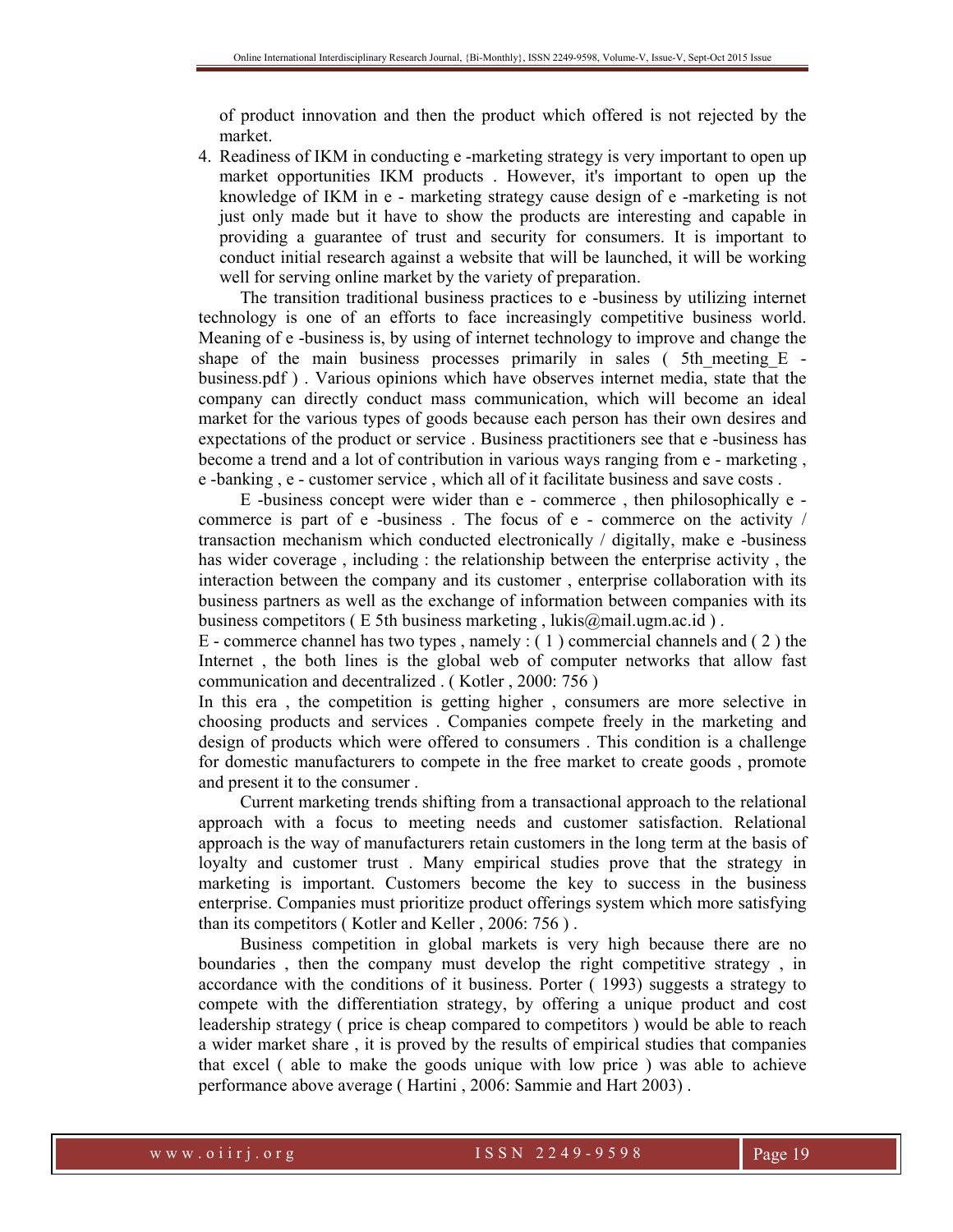Through e -business many advantages gained by consumers and producers . For consumers , they will find it easy to search and select an item , the information received is relatively many and very objective , the consumer does not have to face the sales person and do not need to queue . For business owners , they can quickly adapt to market conditions so that at any time form a description of the product offering and can be changed at any time . Through the medium of internet entrepreneurs perform activities more efficiently because by digitally automated , but it also can foster good relationships with customers as well as studying the behavior of customers , many online site visitors also can be detected , making it easier manufacturers improve bids and ads. ( Kotler 2000: 758 )

Implementation of e -business with any business activity over the Internet were involving consumers in choosing the design , colors, patterns , materials , size before the product is created, it can be a different image in the minds of consumers . This condition proves that the image is the main component in the quality of products that eventually become the deciding factor in purchasing decisions ( Zeitthaml , 2002) . Product image is an important factor of brand equity and customer value cause it becoming value which received by the customer ( Kotler and Keller , 2006) . The higher the image of the product the higher the value received by customers . Customers will buy the products that provide the highest value compared to competitors . Increasingly these products into consumer choice , the higher sales volume , which in turn increased the performance of the company .

Internet usage in the world very rapidly . Internet users in the world in 2000 as many as 506.7 million people in 2006 and increased to 1,086,250,903 people . Such changes reach to 200 % in six years . It is also happen in Asia from 394 872 213 114 303 000 , these changes reached 245 % . The increase that occurred in Indonesia reached 2,000,000 people became 18,000,000 , the changes up to 800 % . The first order of largest population of Internet users in the world are still occupied by the United States , which reached 207 161 706 people . Next row followed by China 123 million , Japan 86.3 million , and India 60 million .

Viewed from the level of Internet penetration in their respective countries , from the 20 countries which the most Internet users , the United States is a country with a high penetration rate, ie 69.3 %. Second and third place is occupied by Australia and Canada 68.4 % 67.9 % . Meanwhile , Indonesia ranks 19th with a penetration rate of 8.1 % . By the 19th position , Indonesia at a lower level position under China with a penetration rate of 9.4 % and a higher level above India with a penetration rate of 5.4  $\%$  .

By viewing of these developments, it can be stated that the potential of the online market is good for the overall world market and also the markets of Asia and Indonesia. Especially when viewing Asia which the penetration reached 10.8 % and Indonesia particularly new to the penetration rate of 8.1 % . estimated the Indonesian online market penetration will continue to increase. This potential were interesting to watch and potentially profitable if utilized properly .

In the 2004 the world trade value reached \$ 4.3 trillion , started from 2001 to 2005, trade growth reached 68 % in the USA and Europe 91 % , while in Asia 109 % . Internet use for business activity lately having rapid growth . Interestingly 85 % of these developments are dominated by small and medium scale enterprises ( Celuch et al  $.$ , 2005).

Many researchers who study the concept of attitude (attitude). Because attitude of a person's behavior is a decisive factor . Understanding the formation of attitudes, the relationship between attitudes and behavior , and a change in attitude is very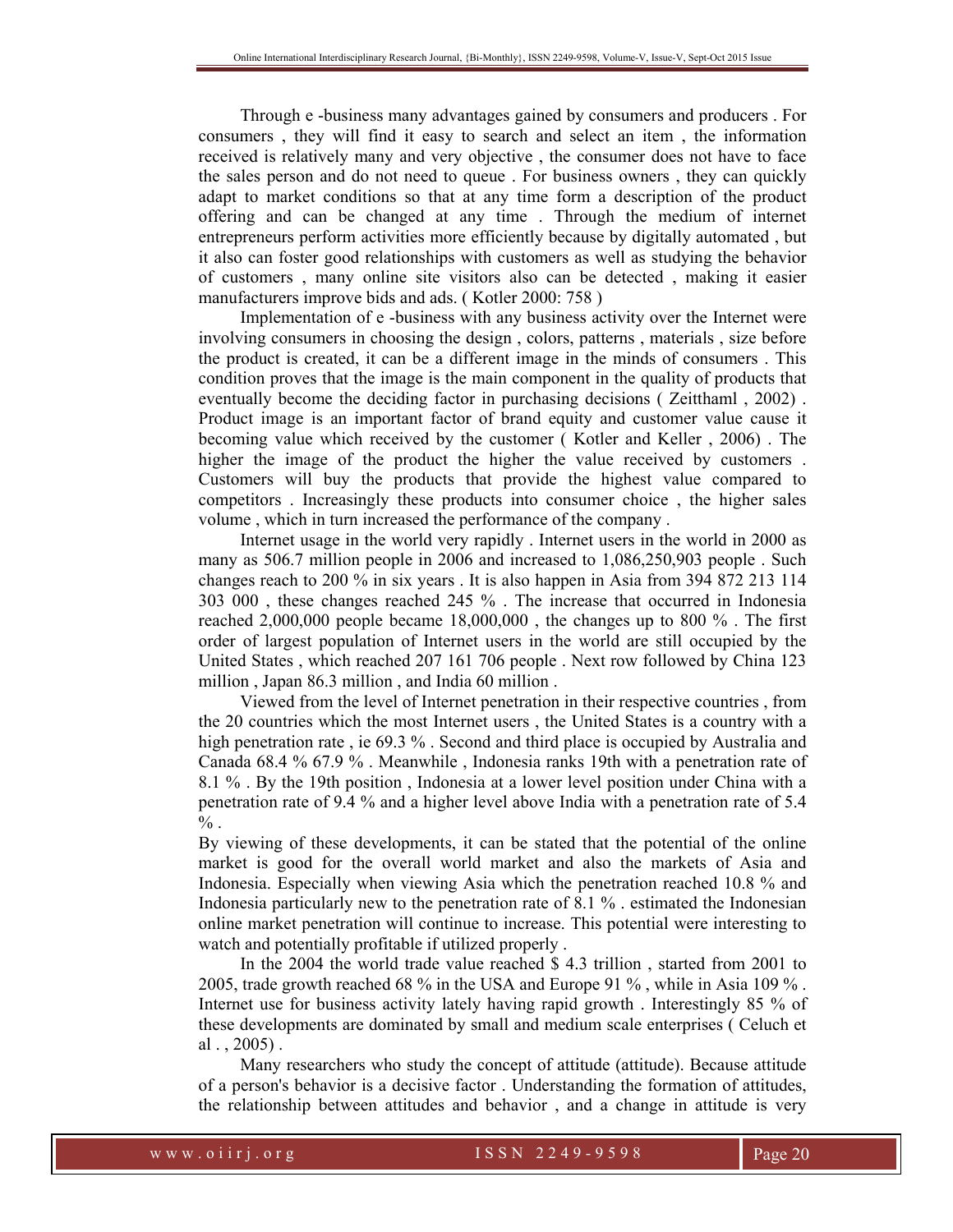important because it affects the behavior attitude . All marketing activities related with important sector to influence consumer attitudes (Schiffman and Kanuk, 2007).

Aattitude can not be directly observed , but it must be inferred from what was said or done by the consumer . In building the concept of attitude , clear distinction conducted between beliefs and attitudes towards the object and attitude to the object . Confidence in the object is an individual assessment of the properties (attributes) of the object and are associated with another object. Attitudes toward the object is an individual response to the object through the assessment that it is good or bad , beneficial or detrimental ( Fishbein , 1967) .

Some important fundamental conceptual understanding. First , the attitude of have the object . Attitude object can include behaviors , products , categories of products, services , people , organizations , ideas, issues , Internet , and so on . It is an evaluative dimension . Attitude is evaluation . Second , consumer attitudes toward the object is the result of repeated learning . Another characteristic of the attitude showed that attitudes are relatively consistent on behavior. Attitude line with the behavior. A positive attitude will probably encourage the emergence of appropriate behavior with that attitude. Negative attitudes might hamper a person not to behave . However, the attitude is not permanent. As attitudes can be formed, as well as attitudes can be changed.

The cognitive component refers to the belief or knowledge of the individual to the object attitude. Affective component includes individual feelings to the object attitude. Cognitive component explains individual behavioral intentions toward the attitude object . According to a multidimensional view of the attitude ,three attitude components will form an integral part of the construct attitude. Person can use the model to analyze the attitude of the structural and multidimensional data measurement ( Donat et al. , : 2009) .

Referring to the concept of attitude above it in the context of consumer behavior online , as proposed by Huang (2005 ) is the attitude towards online shopping as " an individual 's overall evaluation of online shopping as a way of shopping , the which can be positive / negative or favorable / unfavorable .

A common way to get information on the evaluation of the attitude of the respondents is to use an attitude measurement scale . Mean attitude toward online shopping is positive or negative feelings associated with perceived consumer online shopping behavior by using e - commerce channels for shopping in general and using certain online store (Li and Zhang , 2005) .

Trust in online shopping is an important component, trust is closely related to the perception of risk in online shopping because of the risk is greater when compared with conventional shopping ( Huang et al , 2007) . According to Gefen and Straub (2004 ) , the consumer make an effort to understand , predict while controlling the behavior of the other party in order to minimize the risks that occur in online transactions . Online shopping requires trust as an important factor to determine the decision . At the time of deciding to buy online , consumers trust have to be in their mind against the vendor ( Jarvenpaa et al , 1999) .

Trust reduces the risk perceptions that arise when physically not recognize the online store , online store owners are not known , and product quality cannot be identified immediately ( Cheung , 2003) . Trust is seen as a very important factor in conditions of uncertainty and risk , ( Huang et al . , 2007) . The lack of trust was the main reason for consumers not spending ( Huang et al . , 2007) . Empirical evidence indicates that trust negatively affect the perception of risk associated with the intention of buying online ( Featherman , 2001) . Jarvenpaa et al. , (2000 ) defines risk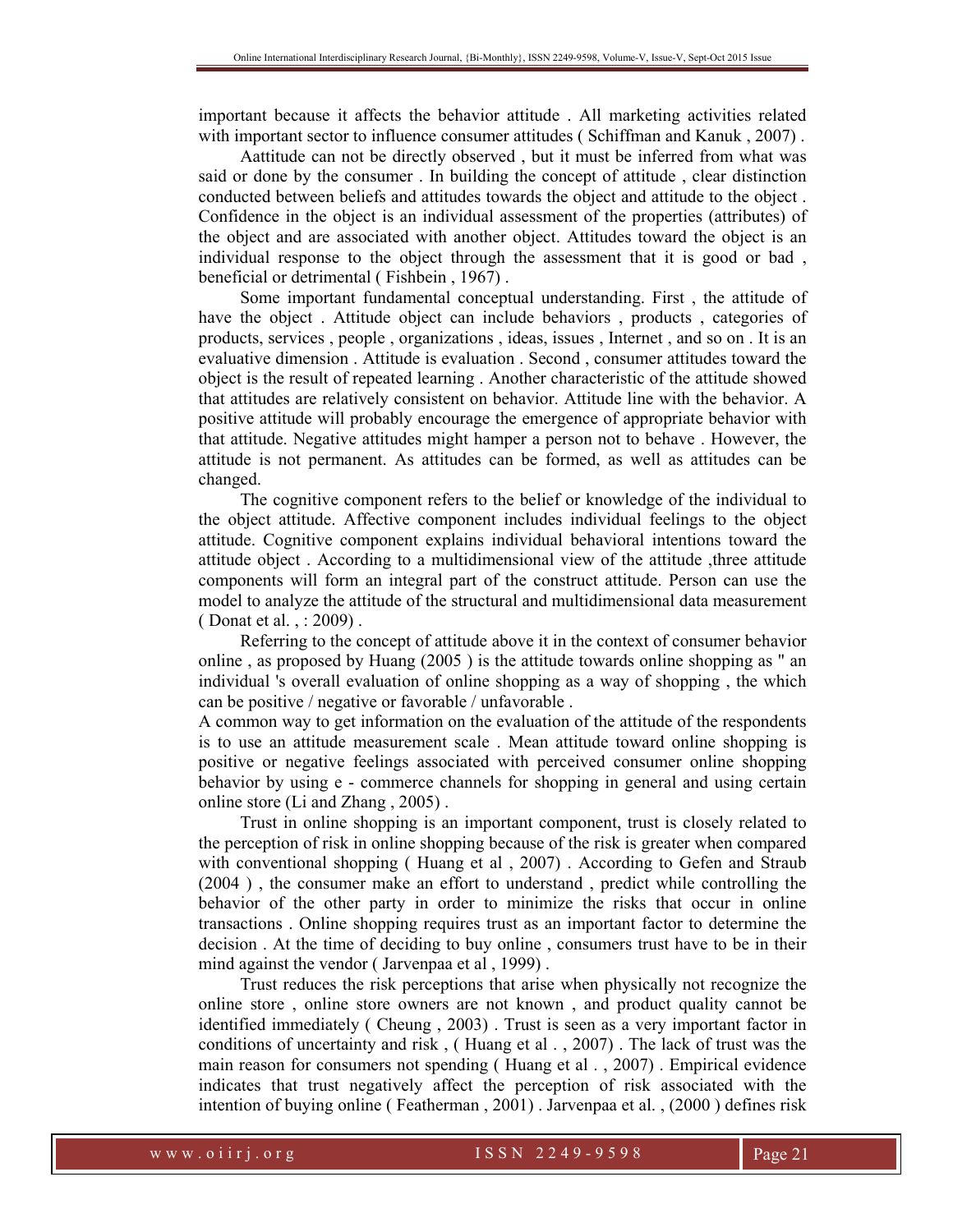is the belief in the possibility of acquisition and loss experienced by the consumer , the higher the trust of consumers to the vendor , the lower the perceived risk of the consumer ( Heijden et al . , 2003; Jarvenpaa et al . , 1999; Jarvenpaa et al . , 2000) .

The high consumer trust owned stimulate the emergence of attitudes that support the behavior . Trust the consumer to the vendor an impact on consumer attitudes to the vendor . Gefen and Straub (2004 ) showed that consumers trust to ability, benevolence , and integrity that dimililiki vendor influence on consumer attitudes toward online shopping . Many empirical studies find that a group of Internet users indicated that trusts may also directly influence the attitude of online shopping ( Jarvenpaa et al., 2000).

Trust is an essential component for the success of e - commerce Lumsden and Mackay , 2006) . The role of trust as a factor that stimulates the intention of online shopping behavior . Trust is a long-term issue in realizing the Internet as a medium for marketing to consumers . Huang et aL , (2007 ) that the trust and the perception of risk is an important factor impacting on consumer purchase intention . High consumer trust will encourage the emergence of an intention to make purchases online ( Gefen and Straub , 2004) .

Risk perception is a construct that fall within the realm of belief . Heijden et al . ( 2003) stated that the perception of risk affect the shopping attitude . The opinion of contradiction with the opinion of Jarvenpaa et al . (2000 ) which states that the risk perception negatively affect attitudes in shopping. A series of possible perceptions can give a negative effect on the willingness to buy , or in other words the risk perception affect the behavior ( Jarvenpaa et al . , 2000) .

Consumer attitudes toward online purchasing behavior provides an important role in explaining the online purchase intention . The discovery of several e - commerce research supports this statement (Chen et al., 2002; Shim et al., 2001).

#### B. **Methods Of Research**

 This study is exploratory research. This study used two approaches, qualitative approaches and quantitative approaches. Qualitative approach conducted by Focus Group Discussion ( FGD ), which aims to determine the problems faced by entrepreneurs in e - business ,it also conducted consumer research to obtain critical information before making the design of e - business , consumer consideration in deciding purchase online .

The study population was all concerned with the development of SMEs is the ikm business stakeholders include the Department of industry, activists batik is concerned, consumers ( actual and potential ) , IT experts , expert product designer . The total sample consisted of activists batik centers in every 4 people , from the Department of Diskoperindag 4 people from each district 1 , consumers ( actual and potential ) as many as 6 people , 1 IT expert and expert product designer 1 person , 1 person banking and businessman cargo 1 . Thus the number of teams in the FGD is 30 participants. By triangulation of data , then the valid data from FGD Research will be analyzed with a qualitative description . Based on a qualitative description is made , the respondents ( consumers exist and potential consumers ) was asked to evaluate the design of the website.

The stages of research to be taken are :

1. Exploratory research at Focus Group Discussion ( FGD ) for the identification of appropriate product design attributes for each industrial centers . Focus group research to determine the design of e -business involves various side such as : the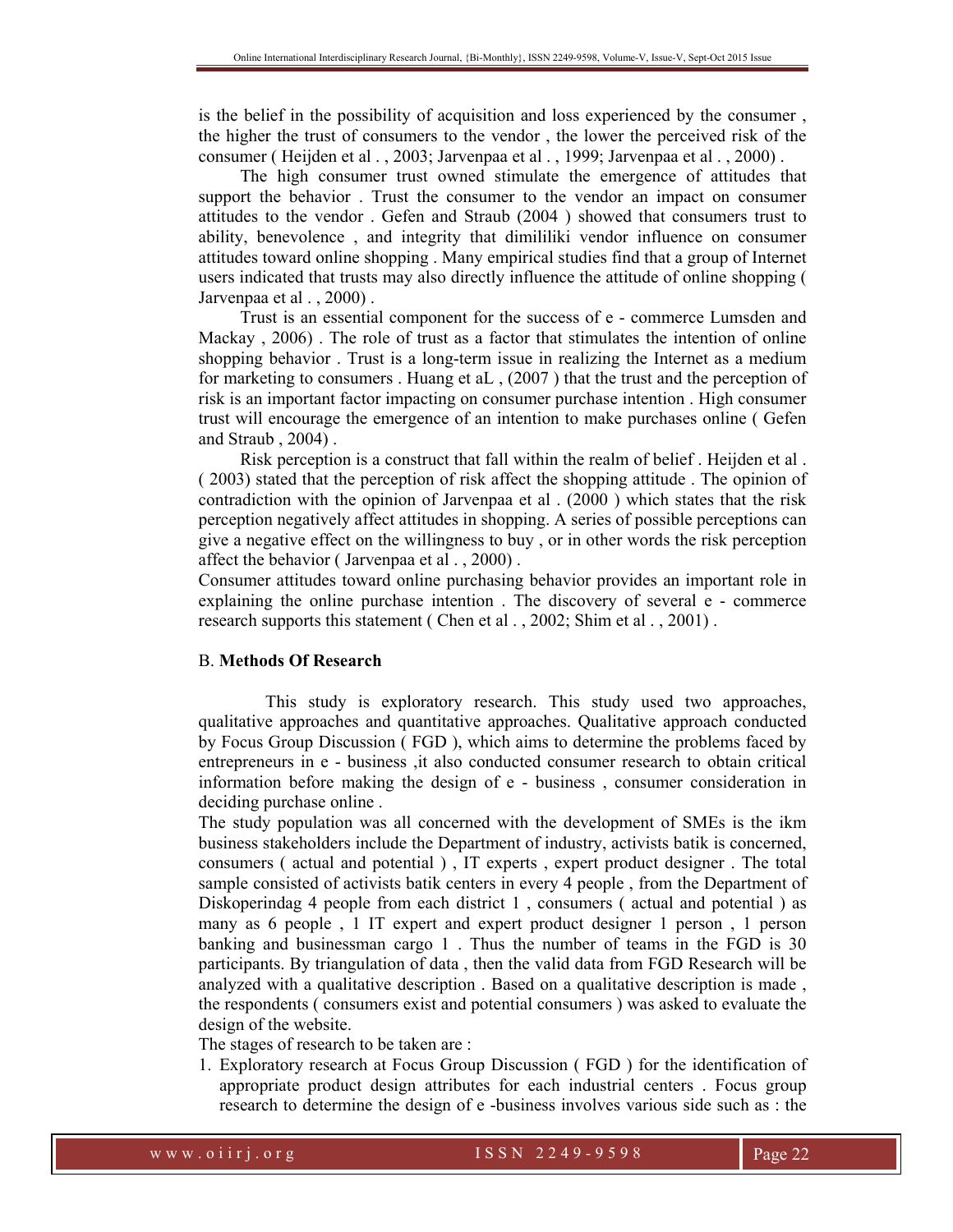Department of Industry , business banking , cargo , ikm are concerned, consumers ( actual and potential ) , IT experts and providers.

- 2. Conducting consumer research to improve the design of batik products that consumers choices based on the results of focus group discussions in order to conduct experimental research design of e-business by using of electronic facilities / digital as access channel (access channel ) to conduct various business activities ranging from product promotion ( unique in design designing e - marketing either on line catalogs , blogs and website ) , reservations (customize which involves the role of consumers to choose their own design , colors, patterns / motifs , shapes , materials , size distribution ( utilization of IT e - marketing ) as well as payment transactions ( utilization of IT /  $e$  -banking ).
- 3. Evaluation of e -business design and prototype products based on the results of experimental research to determine consumer response related to product purchasing decisions .
- 4. Improvement of the design and development of e -business product design batik based on consumer research and focus group research results .

## C. **Results And Discussion**

## **1. Opinion of Batik Designer Experts**

By observing the motif of local wisdom in the first year, batik designers experts provide input to the look of the website together for batik ikm from four districts, which are  $\cdot$ 

- a. Designed website should not only display batik cloth but should also featuring blouse , shirt or dress , it is because at the time of the website visitors observe their motives, they will have an opinion that this motif nice, but consumers would also be difficult to appropriately combine both in terms of the use of such clothes for casual , party or even to work
- b. Appearance website design would be great if some combination motif combines local knowledge between regions and fellow motive in existing area. This will create batik performance among activists in all four areas. However the creation of this partnership will motivate the emergence of creativity for batik activists. This will foster ongoing cooperation, in view of the capabilities of each SME can be developed in this field .
- c. The combination of the look of the website in the form of fabrics and clothing wil provide an opportunity for consumers to choose of the products that they prefer. Thus , this IKM can automatically establish the market segment .

## **2. IT expert Opinion**

Some cases show that online marketing can increase sales turnover . But even that so,it must remain supported by offline . If they can walk together, it would be better. On the implementation of FGD IT experts provide some input to website batik features of SMEs in 4 districts ( Kab. Mojokerto , Kab. Jombang district. Kediri and the District. Lamongan as follows :

a. The number of design motive batik local wisdom should be not displayed all because of many motives that may lead to consumer confusion, by the consideration that not all consumers have more money to buy ,cause in shopping for fashion products consumers usually buy more than one type of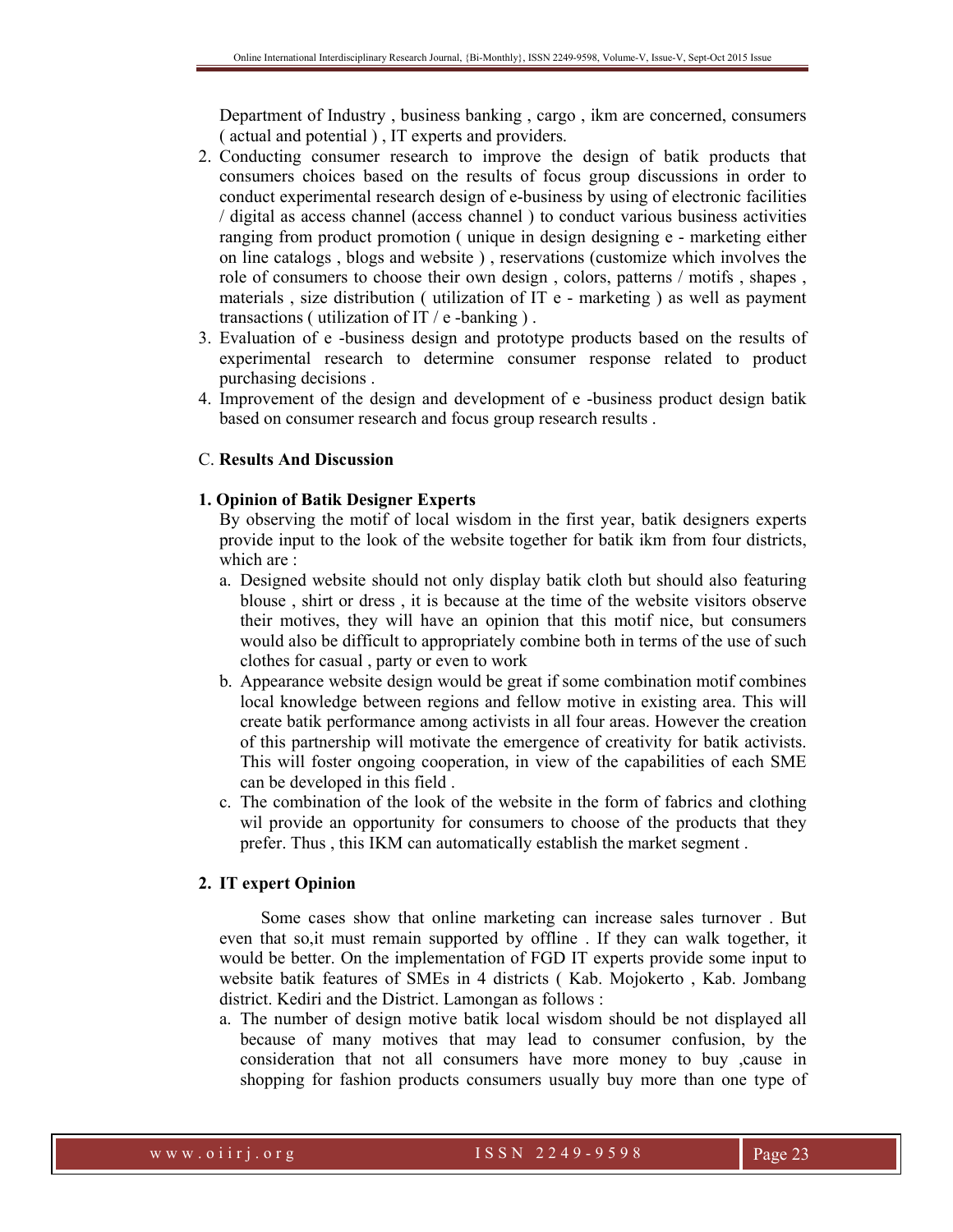product . When buying clothes they will find / buy other products for a suitable combination.

- b. The right look for products batik ikm from the four regions should be limited edition . This technique will make consumers easily remember the name of the website, so it will becomes a potential customer.
- c. Full feature of website will also make it difficult for consumers, then they will can cancel their transactions
- d. Structuring the product display to be appropriate, between the clothes and fabric design motives offered in the limited edition. It will be easier for consumers to choose different alternatives.
- e. An explanation of the concept of each motives should be illustrated cause also add the interest of consumers to buy

## 3. C**onsumers' Opinion**

Some opinions about the reasons why they purchase batik products in the online market are:

- 1. Products offered are unique , there is meaning contained in batik motives , high artistic value , the impression of elegance , unique and illustrate cultural values .
- 2. Blend value of classical and modern art will feature batik trends, such the product that become the focus of consumer choice . This batik production process must combine local wisdom motives with artistic design and a blend of modern batik motives – it called contemporary batik .
- 3. Supported display of best products in a websites, responsive service and response to any suggestion or complaint will foster a sense of consumer confidence and even customer loyalty.
- 4. Speed of service and availability of the products displayed on the website will facilitate the transaction for customers for not to wait long.
- 5. In view of all transactions using the entire technology, featured on the website must be clear and easier for consumers, both in the process of payment and delivery of products ordered .

## **3. Opinion by Department of Industry and Trade**

As a builder of SMEs , every Department of Industry and Trade Support four ( 4 ) districts which became the object of this study ,strongly supports fully the special website batik SMEs for the fourth district because it will help economic growth in the fourth district . The inputs provided are :

- a. Given the respective centers of batik SMEs in the fourth districts has advantages and limitations, then established cooperation between SMEs is very important, because this condition will be able to improve their performance in various fields, especially in production and marketing. It will also able to create motivation among activists batik because in these activities will be complementary each others.
- b. Combining local wisdom motif between districts are also good, because of the combination will enrich variety of products features on the website.
- c. With the cooperation of batik SMEs both within the group and between SME centers in different regions will accelerate the production process, then it will accelerate the process of customer orders.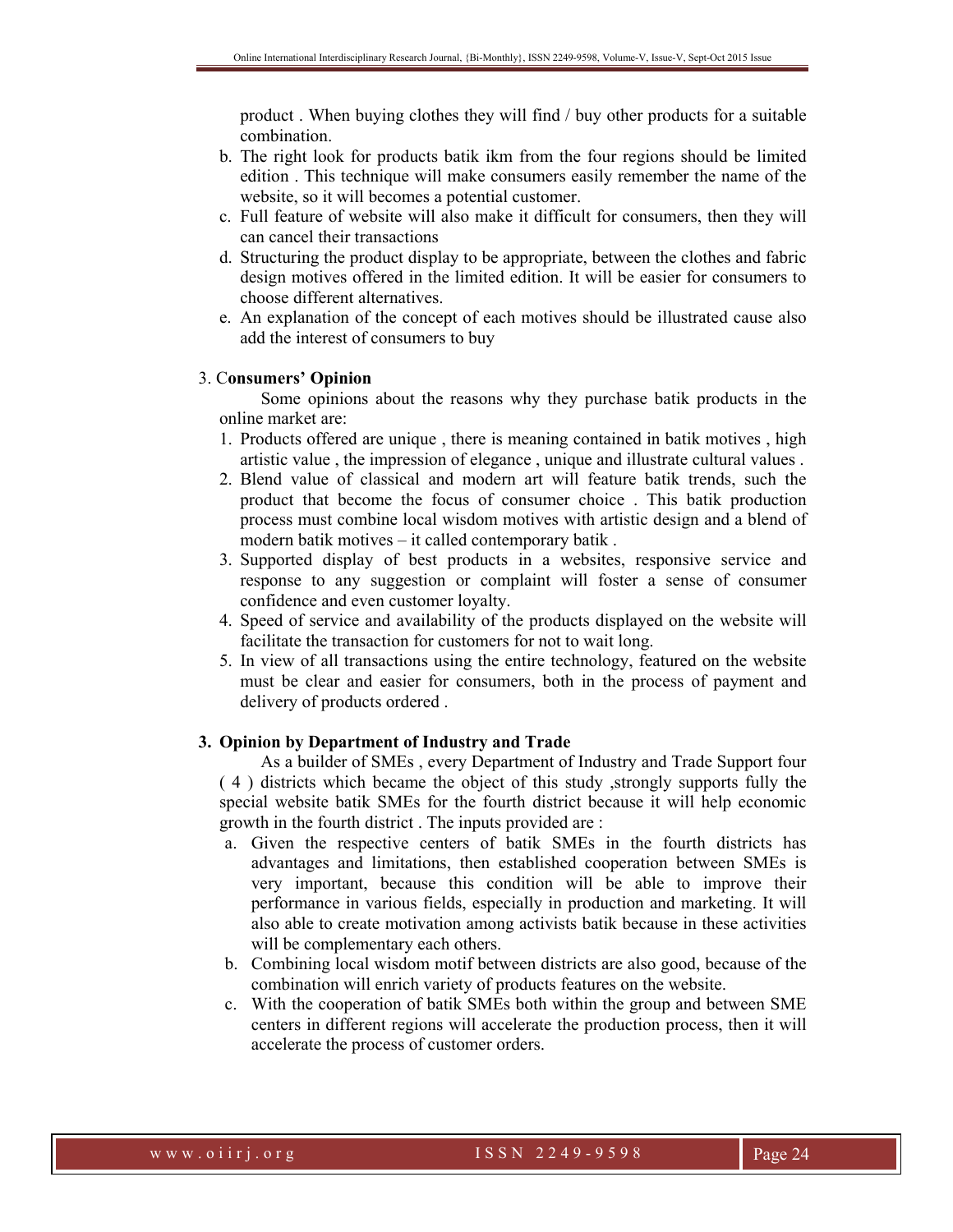#### 5. Opinion Freight businessman and Banking

Involved in online transactions conducted between the consumer and the entrepreneurs often become scapegoats when the cargos which have shipped have not reached the hands of consumers.

Delays in delivery of the company is often caused by the production process or because of internal factors but when there is a complaints from consumers they say there is trouble on the part of the cargo . This needs to be anticipated by providing information on the website of the shipping services to coordinate with.

Cargo company which chosen should be reliable and ensure speed and security products delivered cause it become important indicator for consumers consideration . IKM Parties shall establish cooperation with a cargo company. Likewise with the payment transaction process, the IKM should use more than one ( 1 ) bank that is able to reach all the areas for buying and selling can be done quickly , safely and flexibly .

## **6.Opinion Campaigners Batik against Market Strategy Online**

In general, the four activists batik in the district have been coordinating in their each center. The coordination stating that not all activists batik ready using online market strategies , actually their desire to market their products online have becoming old program, but due to an offer from the Department of Industry and Trade which is not specific, it make a lot of IKM batik refuse .

The other reason is the lack of confidence by IKM batik with consumer response because they feel inferior to the products that will be offered. Based on observations IKM , batik design in various motives website is almost the same and monotonous , even batik produced relatively the same , this causes a lack of confidence of IKM to sell on the internet .

The SMEs also consider the possibility of risk that will happen in running online business. With so many variations of the new design motives based on local wisdom and IT, IKM groups who are willing to join in this website were relatively much. In addition to the many motives of the HPI can also make market segment in a proper way , they do not worry about the order because among SMEs in the four districts to help each other because they will sell batik shirt by combining the motif in the four districts. Besides this IKM group also develop business in the convection because this business are interrelated.

At the time of the FGD implemented, the batik SMEs are ready to join in this website the carrying out of the district. Mojokerto are 3 groups of SMEs. 4 groups of Kab Jombang . Kediri were 3 groups and Lamongan District 1 Group. So this website will feature batik products produced by 11 groups of IKM. Their willingness to join are strongly related to production readiness and capability of producing batik local knowledge or application of research which resulted in the first year.

## **7.Consumer Research**

Based on the feedback from the focus group, it has been created batik shirt designs with variation motives between regions in the fourth district and motif local knowledge existing within one ( 1 ) counties . In consumer research showed quite good results, the interest of consumers to design motif of local wisdom in fashion clothes which have offered are quite high, many consumers make an order. Some consumer opinion are the uniqueness of local wisdom motif containing high art value , solid match between the motives and design which have made also the current trend.Although there are a classic motif , but looks very artistic and elegant . Many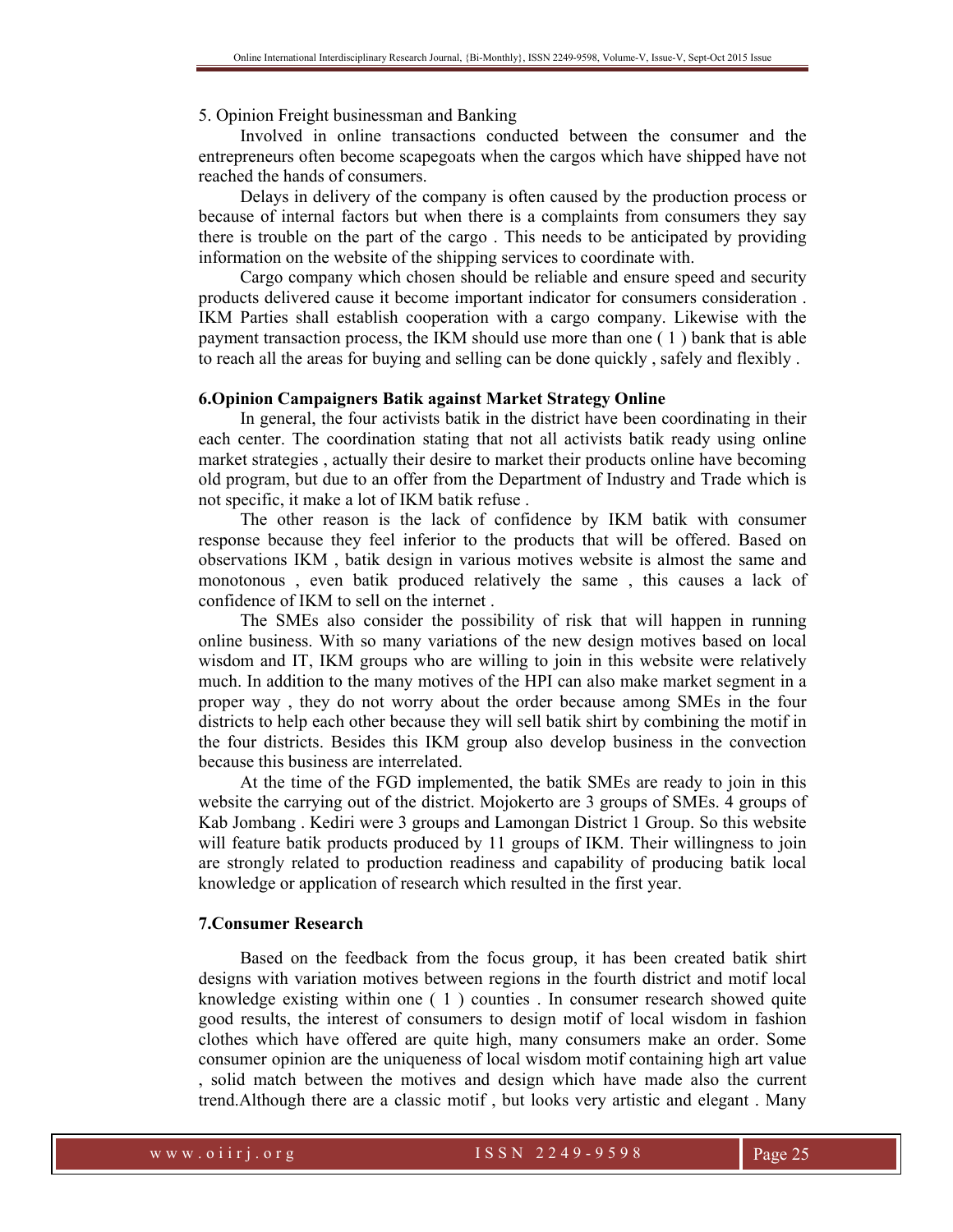consumers want local offline marketing system for local wisdom motif, at least there are special boutique for the batik to shown an identity , so local consumers are potential consumers, in this so batik local wisdom will be familiar in the fourth district and outside the region . It is very closely related to the area of consumer loyalty to wear batik identity.

## **8.Design of** *E-Business*

In each of the industrial centers set some employers only. In the design of online business made a classification based on the ability and willingness to cooperate between centers in one district and between centers in four districts. It is expected to multiply variations and creations of batik products that support the consumer interest. Online business design is made with classification based on the type of batik motifs based on local wisdom in the form / type of pieces of fabric and design within a shirt with the motif combinations among the four districts, it is expected to motivate the creativity of SMEs in conducting combinations and variations of the design in purpose that the website will be attention of consumers to choose and conduct transactions with batik products. In addition, if displayed with a particular motif in a limited edition ding by open the website.

In the design of an online business is prepared space for comment and customer contact. Comment that support or positive will improve the performance of the website, and expected cooperation between SMEs to provide the best in customer, because if one of the IKM does not satisfy the customer, it will have an impact on other SMEs . This because the concept used is e - mall.

In the design of this online business every IKM given a special password that can be used to design / change of display products such as changing product offerings, price change , alter superior products etc . Passwords can only be set in such a way to change the display of the SMEs and could not accessing administration of other SMEs . In summary that every SME has a password for each SME administration, and researchers have super administration that can get into all SMEs. So when SMEs have problems , the provider website of the team can fix the problem with the online system .

In the website design is also featured production process for each SME, expected to upload this production process, will convince consumers that providers in this case SME is indeed a manufacturer , not distributor. online businesses design already completed by making hosting and domains ,the website address is www / eastiavabatik.

#### **8. Consumer Response Over the Business Design Online**

Responder on the design of an online business, majority of respondents stated that the design of the website is usual. The main advantages are easy on searching. Most respondents like this website because it offered relative motif varies with many categories of size, color and type of fabric variation with various quality criteria.

Some respondents stated that the products which offered are interesting and unique. There are some responded that the blend between the motif are not connected, so it needs to be studied in the process of integrating the combination of motifs and colors.

Many consumers also commented that batik in the website cannot be found on the market, a typical motif must be considered, cause in the future the motive will become a trend and shows the regional identity and creativity of batik center in Indonesia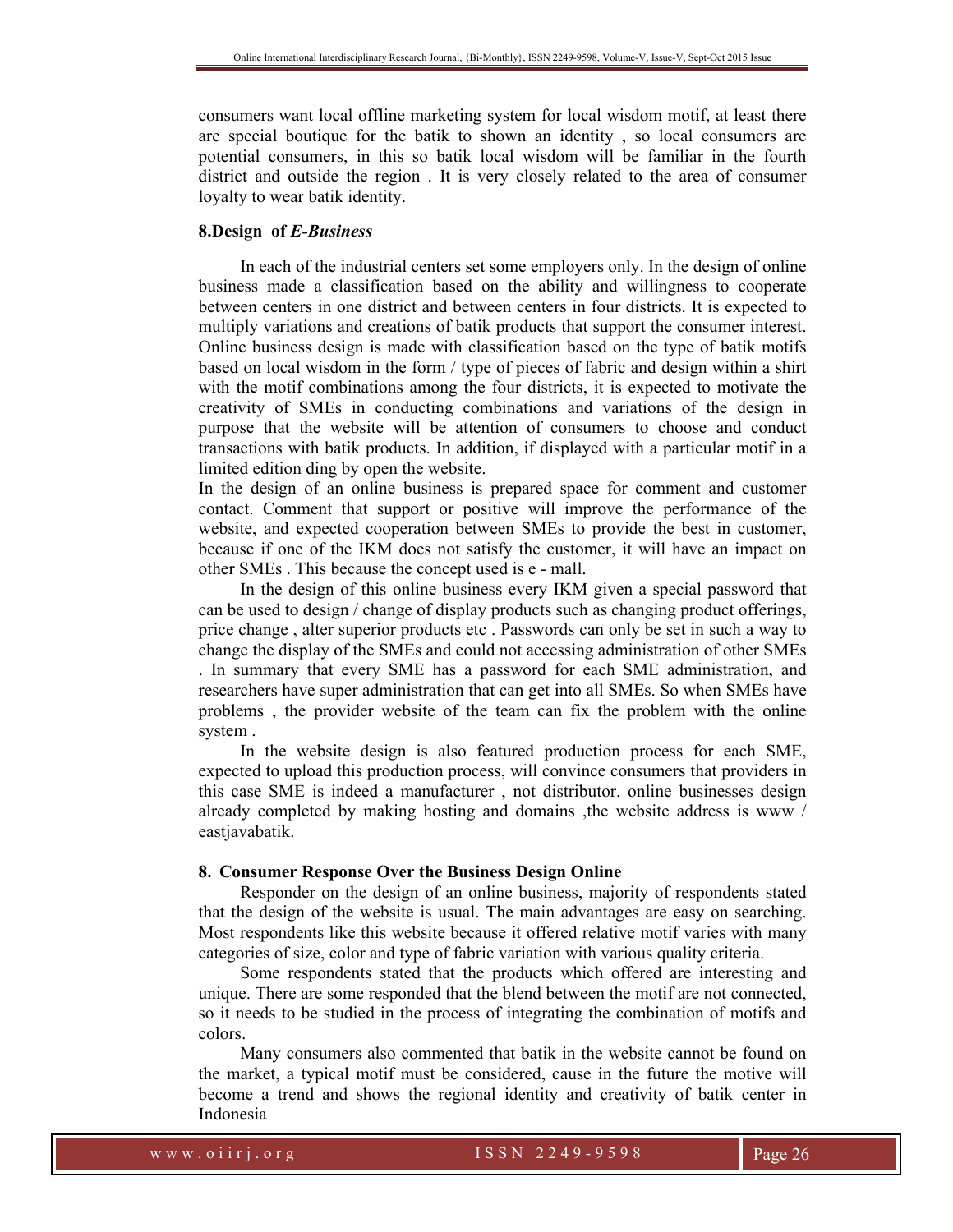Advice given respondent related with less attractive product is SMEs often replace the displayed products on a regular basis, in addition to increasing the uniqueness of course, it is necessary to add information when consumers buy a lot of products, or special reward. In addition, consumers also commented that searching within the website is easier, the homepage is interesting, attractive color combinations are used , the information is complete, clear and attractive product images , clear product descriptions , product variations are many , the most important thing is the intention of the consumer when need a product , consumers intend to buy the products offered in this website as well as the consumer intends to inform this website to a friend / family.

# **D. Conclusion**

- 1. The Internet is not new for the entrepreneurs in the SME sector in East Java, mostly businessmen familiar with the Internet. However, not many employers use the facility to improve business performance. Some of the constraints faced by each industrial centers associated with online business is not the same. Averages of the problems faced are the Human Resources, production, funding, lack of strong associations etc. So it needs a different treatment for each center.
- 2. The main consideration of customers when buying online is efficiency, primary basis of business practice online is trust. Consumers will see from other consumers comment, then in online business designs must be prepared comment list for consumers then the employers will fix the weaknesses.
- **3.** Design of an online business made in the form of e mall with many variations motif local wisdom, in the form of fabric or shirt designs, as well as variations in size, color and type of fabric. Each SME has its own password, so they can change their own product display. However, the password is set such that each product is sold directly contacting the SME in question. Superadmin passwords which in this case is owned by the research team will repair online when there is damage to any SME
- 4. Design of an online business that is still made in the form of local genius getting a lot of feedback from respondents include the homepage image should represent all of SMEs are included in the website. Each category motif local knowledge should have some choice of color and size variations. Clear descriptions and illustrate the history of the area as well as the advantages that add to the uniqueness motive , information about batik SMEs should also be clearly and consumers are not confused because it uses the concept of e - mall . The revised design based on the input of respondents uploaded by Address : www / eastjavabatik

## **References**

- Celuch, K., S. Goodwin, dan S. A Taylor, 2005, Understanding Small Scale Industrial User Internet Purchase and Information Management Intentions: A Test of Two Attitude Models, *Industrial Marketing Management,* XX, XXX-XXX.
- Cheung, C.M.K., Chan, G.W.W., dan Limayem, M., 2005, A Critical Review of Online Consumer Behavior: Empirical Research, *Journal of Electronic Commerce in Organization,* Volume 3, Nomor 4, pp 1-19.
- Cheung, Christy M. K., Lei Zhu, Timothy Kwong, Gloria W.W. Chan dan Moez Limayem, 2003, Online Cunsomer Behavior: A Review and Agenda for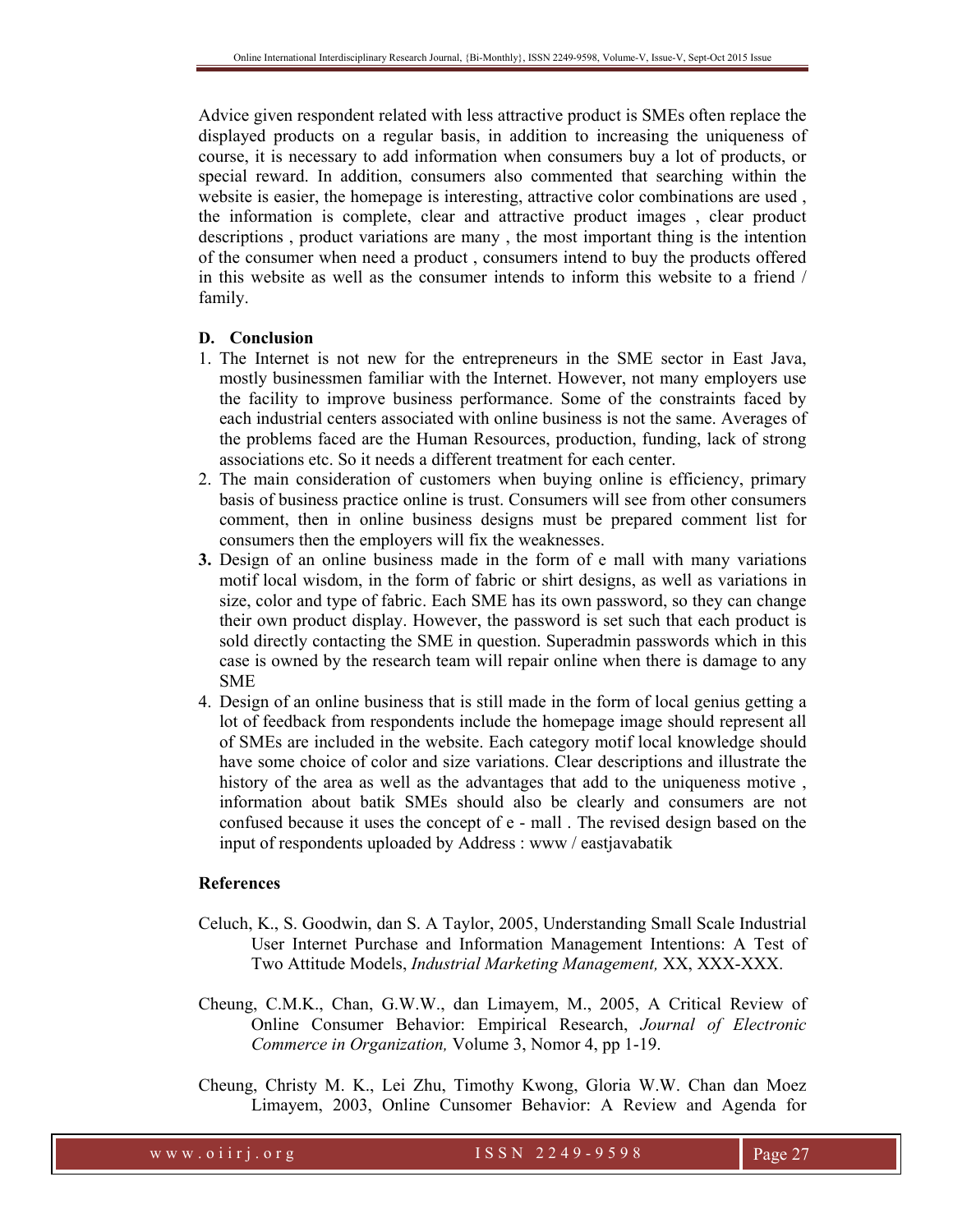Future Research, *Information Systems Department,* City University of Hong Kong, Hong Kong, pp 194-218.

- Chen, L., M. L. Gillenson, dan D. L. Sherrel, 2002, Enticing Online Consumers: An Extended Technology Acceptance Perspective, *Information & Management,* Volume 39, pp. 705-719.
- Donat, Elisabeth, Roman Brandtweiner, dan Johann Kerschbaum, 2009, Attitude and the Digital Divide: Attitude Measurement as Instument to Predict Internet Usage, *Informing Science: the International Journal of an Emerging Transdiscipline,* Volume 12.
- Fishbein, M., 1967, A Behavior Theory Approach to the Relations between Beliefs abot an Object and Attitude toward the Object, dalam Fishbein, M. (Ed.), *Readings in Attitude Theory and Measurement,* New York, Wiley, pp 389- 400.
- Featherman, B., D. Howe, dan P. Kahnn, 2001, *Trust Online, Communications of the ACM,* Volume 43, Nomor 12, pp. 34-40.
- Gefen, David dan Detmar W. Staurb, 2004, Comsumer tust in B2C e-Commerce and the importance of social presense: experiments in e-Products and e-Services, *The International Journal of Management Science,* Omega 32, pp 407-424.
- Huang, M. H., 2005, Web Performance Scale, *Information and Management 42,* pp. 841-852.
- Huang, Shan-Yan, ci-Rong Li dan Chen-Ju Lin, 2007, "A Literature Review of Online Trust in Business to Consumer E-Commerce Transactions, 2001- 2006", *Information Systems,* Volume VIII, Nomor 2, pp 63-69.
- Heijden, Hans van der, Tibert Verhagen dan Marcel Creemers, 2003, Understanding online purchase intentions: contributions from technology and trust perspectives, *European Journal of Information Systems 12,* pp 41-48.
- Hartini, 2006, Peningkatan Kinerja Melalui Diversifikasi Produksi Produk Seni, LP2M Universitas Airlangga, Surabaya.
- Jarvenpaa, Sikka L., Noam Tractinsky dan Lauri Saarinen, 1999, Consumer Trust in an Internet Store: A Cross-Cultural Validation, *Journal of Computer-Mediated Communication*, Volume 5, Nomor 2.
- Jarvenpaa, Sikka L., N. Tractinsky dan M. Vitale, 2000, Consumer Trust in an Internet Store, *Information Technology and Management,* Volume 1, Nomor 1-2, pp 45-71.
- Kotler, Philip and Kevin Lane Keller. 2006. *Marketing Management*. Twelve Edition. Upper Saddle River New Jersey: Pearson Education.
- Kotler, Philip dan Kevin Lane Keller, 2006, *Marketing Management*, Edisi 12e, New Jersey: Prentice Hall.